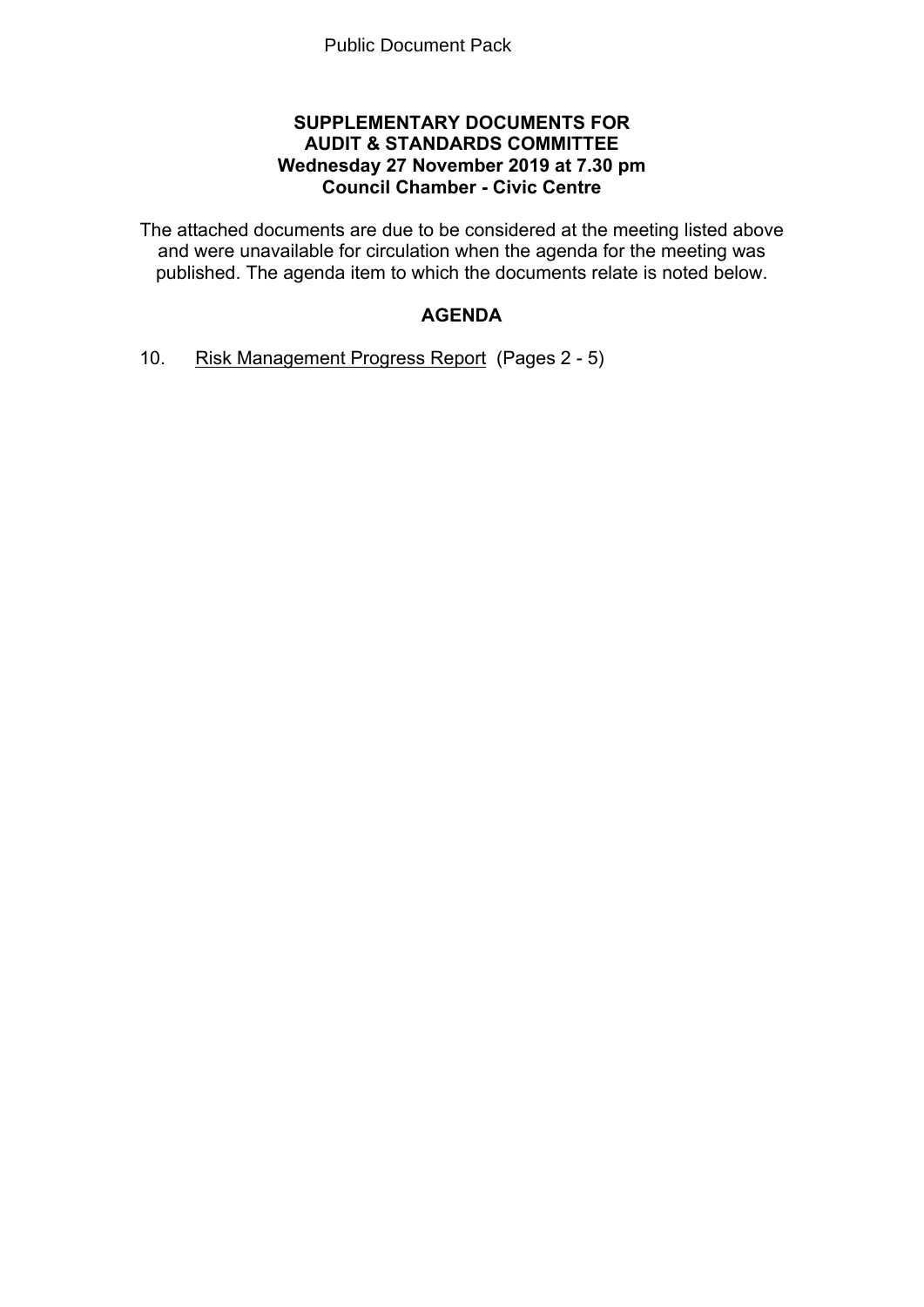Agenda Item 10

| <b>REPORT TO:</b>    | <b>AUDIT AND STANDARDS COMMITTEE</b>                                       |
|----------------------|----------------------------------------------------------------------------|
| <b>DATE:</b>         | <b>27 NOVEMBER 2019</b>                                                    |
| TITLE:               | <b>RISK MANAGEMENT REPORT</b>                                              |
| <b>LEAD OFFICER:</b> | <b>STUART MOSELEY, INSURANCE AND RISK</b><br><b>MANAGER (01279) 446215</b> |

## **RECOMMENDED that:**

**A** The Committee reviews the Corporate Risk Register as set out in the report.

## **BACKGROUND**

- 1. The Audit and Standards Committee's terms of reference includes the responsibility to monitor the effective development and operation of risk management within the Council.
- 2. The Council's Risk Management Strategy agreed by the Committee in November 2018 states that the responsibility of the Audit and Standards Committee is to:
	- i) Monitor the effective development and operation of risk management in the Council.
	- ii) Understand, scrutinise and endorse the Council's risk management strategy and monitor the Council's risk appetite.

## **ISSUES/PROPOSALS**

### **Corporate Risk Register**

- 3. To facilitate understanding of the Council's key risks, the Corporate Risk Register is reported to the Audit and Standards Committee for scrutiny and challenge.
- 4. The Corporate Risk Register is reviewed on a quarterly basis by the Senior Management Board (SMB). Any cross-cutting or strategic risks contained in the Service Plan will also be monitored.

## **Summary of Key Risks**

- 5. Corporate risks scoring 18 or higher are reported to SMB and are identified in the Corporate Risk Register as set out in Appendix A to the report.
- 6. Risks scoring 20 or higher will be reported to Cabinet as part of the regular Joint Finance and Performance Report (JFPR). As at 30 September 2019, there were no risks falling into this category.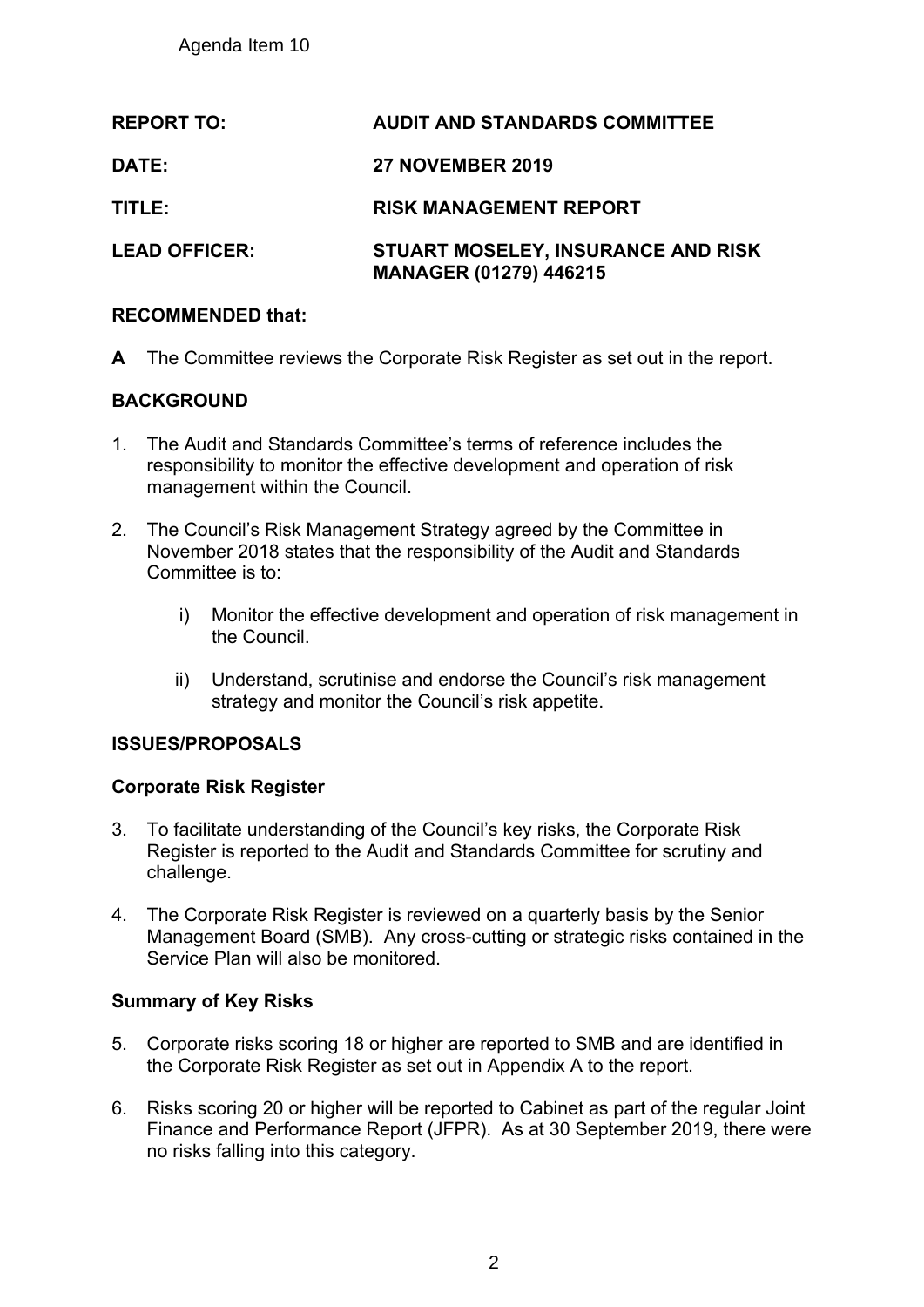## **IMPLICATIONS**

**Environment and Planning (Includes Sustainability)** None specific. **Author: Andrew Bramidge, Head of Environment and Planning**

**Finance (Includes ICT and Property & Facilities)** None specific. **Author: Simon Freeman, Head of Finance and Deputy to the Chief Executive**

**Housing** None specific. **Author: Andrew Murray, Head of Housing**

**Community Wellbeing (Includes Equalities and Social Inclusion)** None specific. **Author: Jane Greer, Head of Community Wellbeing**

#### **Governance (Includes HR)**

Risk Management is an important part of the council's overall governance Arrangements, therefore the Audit and Standards Committee should consider the adequacy of overall arrangements on a regular basis. **Author: Simon Hill, Head of Governance**

#### **Appendices**

Appendix A – Strategic Risks with Residual Score between 18 and 25

#### **Glossary of terms/abbreviations used**

SMB – Senior Management Board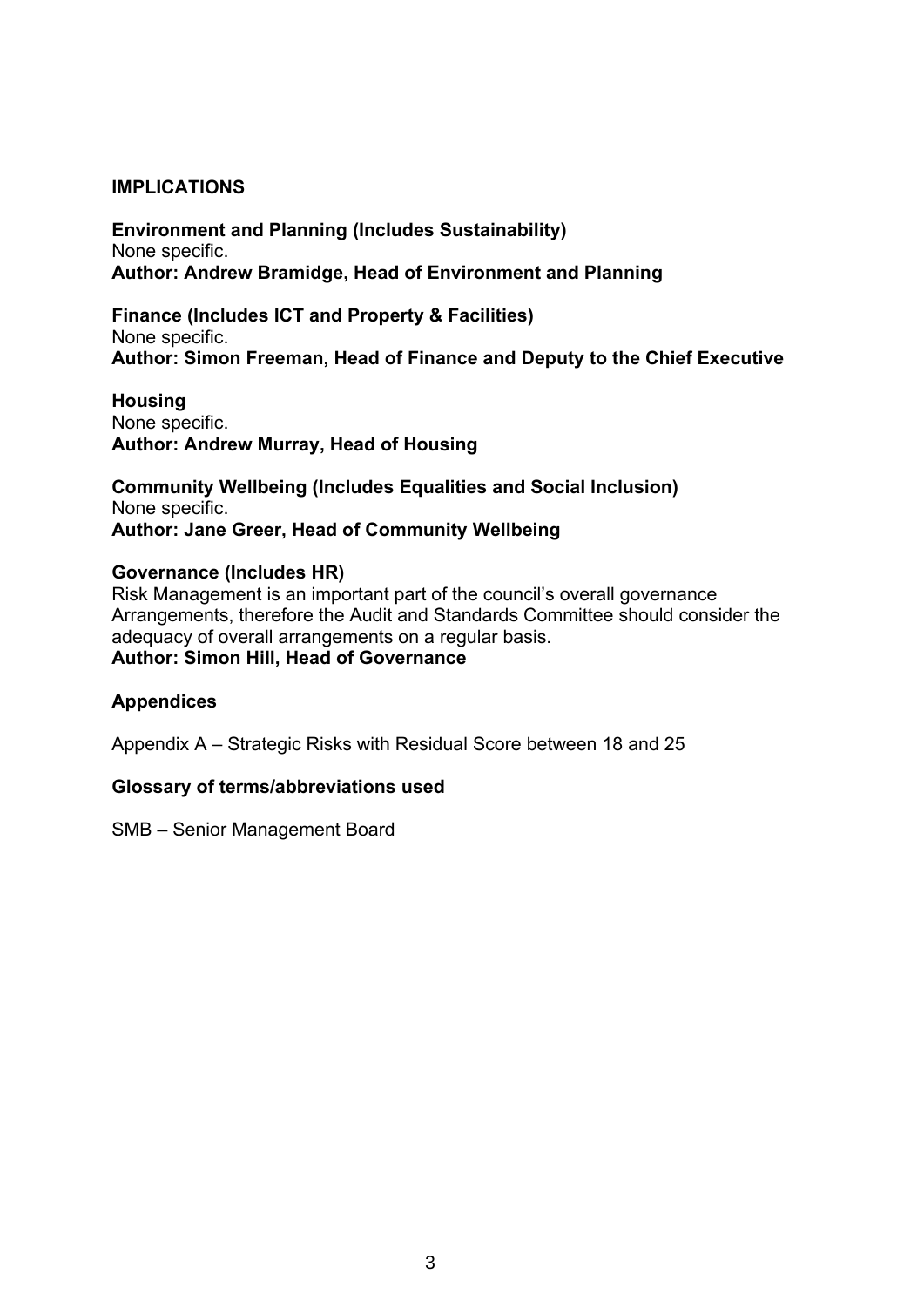|                                             |                                                              | Appendix A - Strategic Risks with Residual Risk Score between 18 and 25                                                                                                                                                                                                                                                                                         |                    |                                      |                                             |            |                                  |                       |                                                                                                                                                                                          |
|---------------------------------------------|--------------------------------------------------------------|-----------------------------------------------------------------------------------------------------------------------------------------------------------------------------------------------------------------------------------------------------------------------------------------------------------------------------------------------------------------|--------------------|--------------------------------------|---------------------------------------------|------------|----------------------------------|-----------------------|------------------------------------------------------------------------------------------------------------------------------------------------------------------------------------------|
| Inherent<br>Likelihood                      | Inherent<br>Impact                                           | Residual<br>Likelihood                                                                                                                                                                                                                                                                                                                                          | Residual<br>Impact | <b>Residual</b><br><b>Risk Score</b> | <b>Residual</b><br><b>Risk</b><br>Indicator | <b>DoT</b> | Foreseeable<br><b>Likelihood</b> | Foreseeable<br>Impact | Foreseeable<br><b>Risk Score</b>                                                                                                                                                         |
|                                             | <b>CR01 - Financial resilience</b>                           |                                                                                                                                                                                                                                                                                                                                                                 |                    |                                      |                                             |            |                                  |                       |                                                                                                                                                                                          |
| Risk Owner: Freeman, Simon                  |                                                              |                                                                                                                                                                                                                                                                                                                                                                 |                    |                                      |                                             |            |                                  |                       |                                                                                                                                                                                          |
|                                             |                                                              |                                                                                                                                                                                                                                                                                                                                                                 |                    |                                      |                                             |            |                                  |                       | Last Reviewed: 30/09/2019                                                                                                                                                                |
|                                             | IF : If a sustainable budget is not secured                  |                                                                                                                                                                                                                                                                                                                                                                 |                    |                                      |                                             |            |                                  |                       |                                                                                                                                                                                          |
|                                             | <b>THEN: Then the Council will lack financial resilience</b> |                                                                                                                                                                                                                                                                                                                                                                 |                    |                                      |                                             |            |                                  |                       |                                                                                                                                                                                          |
|                                             |                                                              | BACKGROUND: The Government's fiscal policy in respect of deficit reduction reducing public sector funding combined with the Council's limited ability to raise                                                                                                                                                                                                  |                    |                                      |                                             |            |                                  |                       |                                                                                                                                                                                          |
|                                             |                                                              |                                                                                                                                                                                                                                                                                                                                                                 |                    |                                      |                                             |            |                                  |                       | income could result in the Council's financial resilience being at risk. In addition uncertainty exists in respect of the Government's plans for local government funding                |
|                                             | reform and business rates retention.                         |                                                                                                                                                                                                                                                                                                                                                                 |                    |                                      | 18                                          |            |                                  |                       |                                                                                                                                                                                          |
| Likely (4)                                  | Major (4)                                                    | Moderate (3)                                                                                                                                                                                                                                                                                                                                                    | Major $(4)$        |                                      |                                             |            | Moderate (3)                     | Moderate (3)          | 13                                                                                                                                                                                       |
|                                             |                                                              | CONTROLS ALREADY IN PLACE: Development of the Council's MTFS and the detailed planning of future budgets is now undertaken early in the financial year and is an on-going<br>process rather than an annual review and is linked with the monthly Budget Monitoring process. The council has approved a three year MTFP which reflects that there are very small |                    |                                      |                                             |            |                                  |                       |                                                                                                                                                                                          |
|                                             |                                                              | projected budget gaps over the period 2019/20 - 2021/22 subject to the outcomes of the anticipated Government funding review.                                                                                                                                                                                                                                   |                    |                                      |                                             |            |                                  |                       |                                                                                                                                                                                          |
|                                             |                                                              |                                                                                                                                                                                                                                                                                                                                                                 |                    |                                      |                                             |            |                                  |                       | ADDITIONAL ACTIONS TO MITIGATE RISK: Whilst the pressures generated in the Council's grant income are largely driven by Government policy the financial situation continues to           |
|                                             |                                                              |                                                                                                                                                                                                                                                                                                                                                                 |                    |                                      |                                             |            |                                  |                       | be monitored at a high frequency. The Administration will continue to be provided with detailed financial information and will be appropriately supported in reaching decisions upon how |
|                                             | these financial challenges can be faced.                     |                                                                                                                                                                                                                                                                                                                                                                 |                    |                                      |                                             |            |                                  |                       |                                                                                                                                                                                          |
|                                             | <b>CR02 - The Harlow Offer</b>                               |                                                                                                                                                                                                                                                                                                                                                                 |                    |                                      |                                             |            |                                  |                       |                                                                                                                                                                                          |
| Risk Owner: Greer, Jane                     |                                                              |                                                                                                                                                                                                                                                                                                                                                                 |                    |                                      |                                             |            |                                  |                       |                                                                                                                                                                                          |
|                                             |                                                              |                                                                                                                                                                                                                                                                                                                                                                 |                    |                                      |                                             |            |                                  |                       | Last Reviewed: 30/09/2019                                                                                                                                                                |
| IF <sub>N</sub> If the Harlow Offer is poor |                                                              |                                                                                                                                                                                                                                                                                                                                                                 |                    |                                      |                                             |            |                                  |                       |                                                                                                                                                                                          |
|                                             |                                                              | THEN: Then the town will fail to attract new or retain current businesses                                                                                                                                                                                                                                                                                       |                    |                                      |                                             |            |                                  |                       |                                                                                                                                                                                          |
|                                             |                                                              | BACKGROUND: A lack of private sector investment and/or disinvestment by retailers and landowners in the Town Centre could lead to a further decline in its                                                                                                                                                                                                      |                    |                                      |                                             |            |                                  |                       |                                                                                                                                                                                          |
|                                             |                                                              | attractiveness as a shopping and leisure destination. The Harlow Offer is key to retaining and attracting new investment in to the town                                                                                                                                                                                                                         |                    |                                      |                                             |            |                                  |                       |                                                                                                                                                                                          |
| Likely (4)                                  | Major (4)                                                    | Moderate (3)                                                                                                                                                                                                                                                                                                                                                    | Major $(4)$        |                                      | 18                                          |            | Moderate (3)                     | Moderate (3)          | 13                                                                                                                                                                                       |
|                                             |                                                              | CONTROLS ALREADY IN PLACE : Infrastructure plan (incl M11/J7A). Town centre improvements. Housing mix. Enterprise Zone delivery lead. Economic Development Strategy.                                                                                                                                                                                            |                    |                                      |                                             |            |                                  |                       |                                                                                                                                                                                          |
|                                             |                                                              | Project to promote the Harlow opportunity commenced late 2017.                                                                                                                                                                                                                                                                                                  |                    |                                      |                                             |            |                                  |                       |                                                                                                                                                                                          |
|                                             |                                                              | ADDITIONAL ACTIONS TO MITIGATE RISK: Continued work with ECC to deliver road and transport infrastructure improvements. Develop forward plan for improving transport                                                                                                                                                                                            |                    |                                      |                                             |            |                                  |                       |                                                                                                                                                                                          |
|                                             |                                                              | infrastructure in Harlow. Take forward EZ skills plan to support development of a skilled workforce. Town Centre public realm improvements.                                                                                                                                                                                                                     |                    |                                      |                                             |            |                                  |                       |                                                                                                                                                                                          |
|                                             |                                                              | <b>CR05 - Inability to fulfill Community Leadership role</b>                                                                                                                                                                                                                                                                                                    |                    |                                      |                                             |            |                                  |                       |                                                                                                                                                                                          |
| Risk Owner: Greer, Jane                     |                                                              |                                                                                                                                                                                                                                                                                                                                                                 |                    |                                      |                                             |            |                                  |                       |                                                                                                                                                                                          |
|                                             |                                                              |                                                                                                                                                                                                                                                                                                                                                                 |                    |                                      |                                             |            |                                  |                       | Last Reviewed: 30/09/2019                                                                                                                                                                |
|                                             |                                                              | IF : If the Council is unable to fulfil its community leadership role                                                                                                                                                                                                                                                                                           |                    |                                      |                                             |            |                                  |                       |                                                                                                                                                                                          |
|                                             |                                                              | THEN: Then partnering and strategic opportunities may be lost, impacting on strategic plans and the future of discretionary services                                                                                                                                                                                                                            |                    |                                      |                                             |            |                                  |                       |                                                                                                                                                                                          |
|                                             |                                                              |                                                                                                                                                                                                                                                                                                                                                                 |                    |                                      |                                             |            |                                  |                       | BACKGROUND : Discretionary services are dependent upon the Council's community leadership role which relies to some extent on co-production and co-operation of                          |
| other agencies and organisations            |                                                              |                                                                                                                                                                                                                                                                                                                                                                 |                    |                                      |                                             |            |                                  |                       |                                                                                                                                                                                          |
| Moderate (3)                                | Major (4)                                                    | Moderate (3)                                                                                                                                                                                                                                                                                                                                                    | Major (4)          |                                      | 18                                          | ➡          | Unlikely $(2)$                   | Moderate (3)          | 9                                                                                                                                                                                        |
|                                             |                                                              | CONTROLS ALREADY IN PLACE : Health and Wellbeing Strategy, Safer Harlow Partnership, Regeneration Strategy                                                                                                                                                                                                                                                      |                    |                                      |                                             |            |                                  |                       |                                                                                                                                                                                          |
|                                             |                                                              | ADDITIONAL ACTIONS TO MITIGATE RISK : Crime and anti-social behaviour partnerships. Communications Plan (e.g. to tackle perceptions). Review of financial sustainability and                                                                                                                                                                                    |                    |                                      |                                             |            |                                  |                       |                                                                                                                                                                                          |